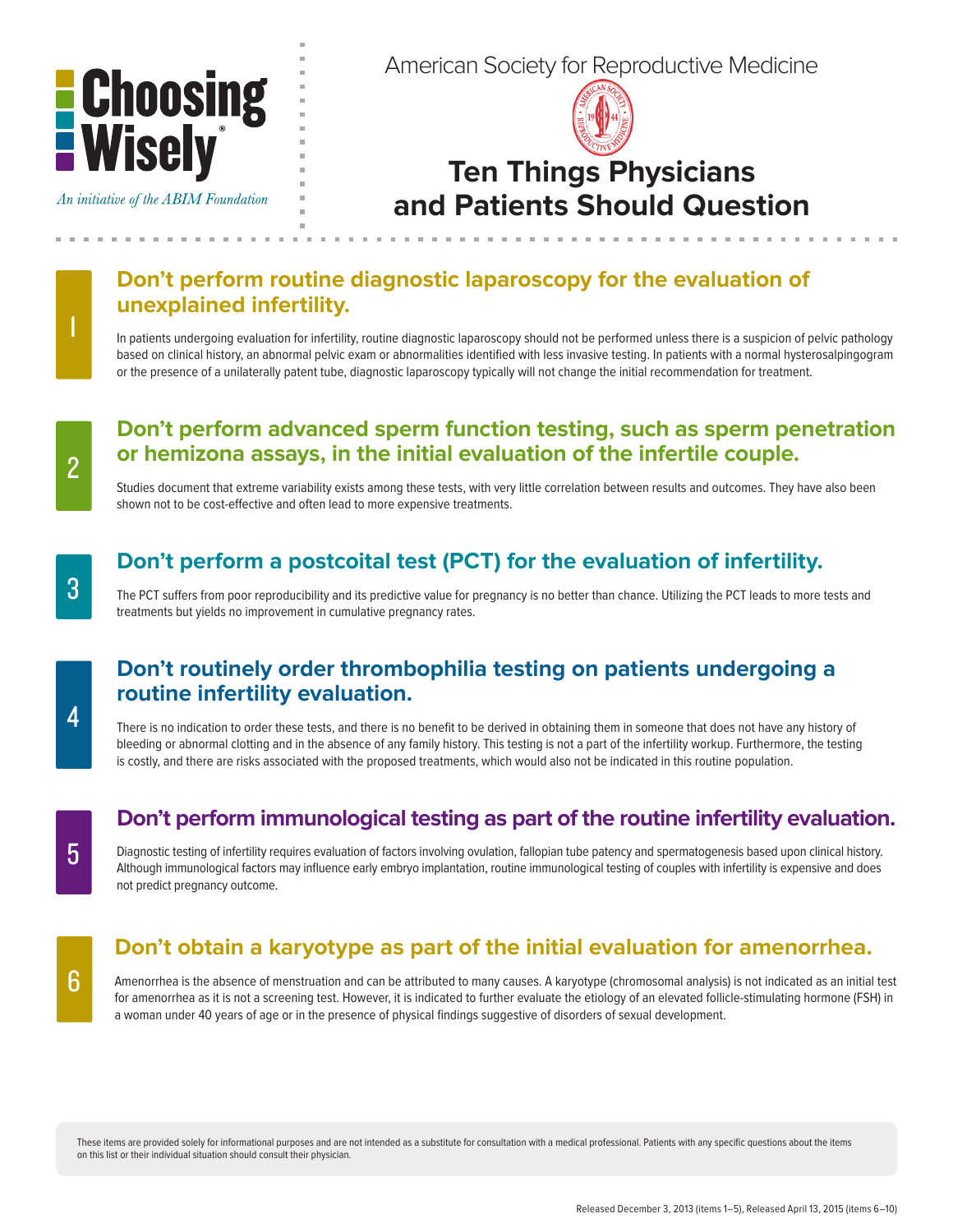#### **Don't prescribe testosterone or testosterone products to men contemplating/attempting to initiate pregnancy.**

Testosterone therapy is widely used as treatment for hypoandrogenemia and associated symptoms such as sexual dysfunction. However, it is well established that exogenous testosterone and other androgens can lead to decreased or absent sperm production, low sperm count, and infertility. Furthermore, this is not always reversible, even after removing the exogenous androgens.

# **Don't obtain follicle-stimulating hormone (FSH) levels in women in their 40s to identify the menopausal transition as a cause of irregular or abnormal menstrual bleeding.**

Menstrual bleeding patterns for women after age 40 are less predictable than in the younger years due to the normal menopausal transition. Menopause is defined as the absence of menstrual periods for one year when no other cause can be identified (it is often accompanied by symptoms such as hot flashes and night sweats). During this time, blood levels of FSH vary both from woman to woman and from day to day in the same woman. An FSH level does not predict when the transition to menopause will occur, diagnose that it has begun or provide reassurance that contraception is no longer necessary. If there are no other causes of irregular or abnormal bleeding, the treatment for these women will not change based on the FSH level.

# **Don't perform endometrial biopsy in the routine evaluation of infertility.**

Endometrial biopsy performed for histologic dating does not distinguish fertile from infertile women. Chronic endometritis on endometrial biopsy does not predict the likelihood of pregnancy in general nor is it associated with live birth rates in assisted reproductive technology cycles. Endometrial biopsy should not be utilized in the routine evaluation of infertility.

# **Don't perform prolactin testing as part of the routine infertility evaluation in women with regular menses.**

It has become common practice to obtain prolactin levels in the routine infertility evaluation. However, there is no reason to expect that a woman would exhibit clinically significant, elevated prolactin levels in the presence of normal menstrual cycles and without galactorrhea (milk discharge from breast). Therefore, serum testing of prolactin levels in a normally menstruating woman without galactorrhea provides no benefit and would not impact clinical management.

7

10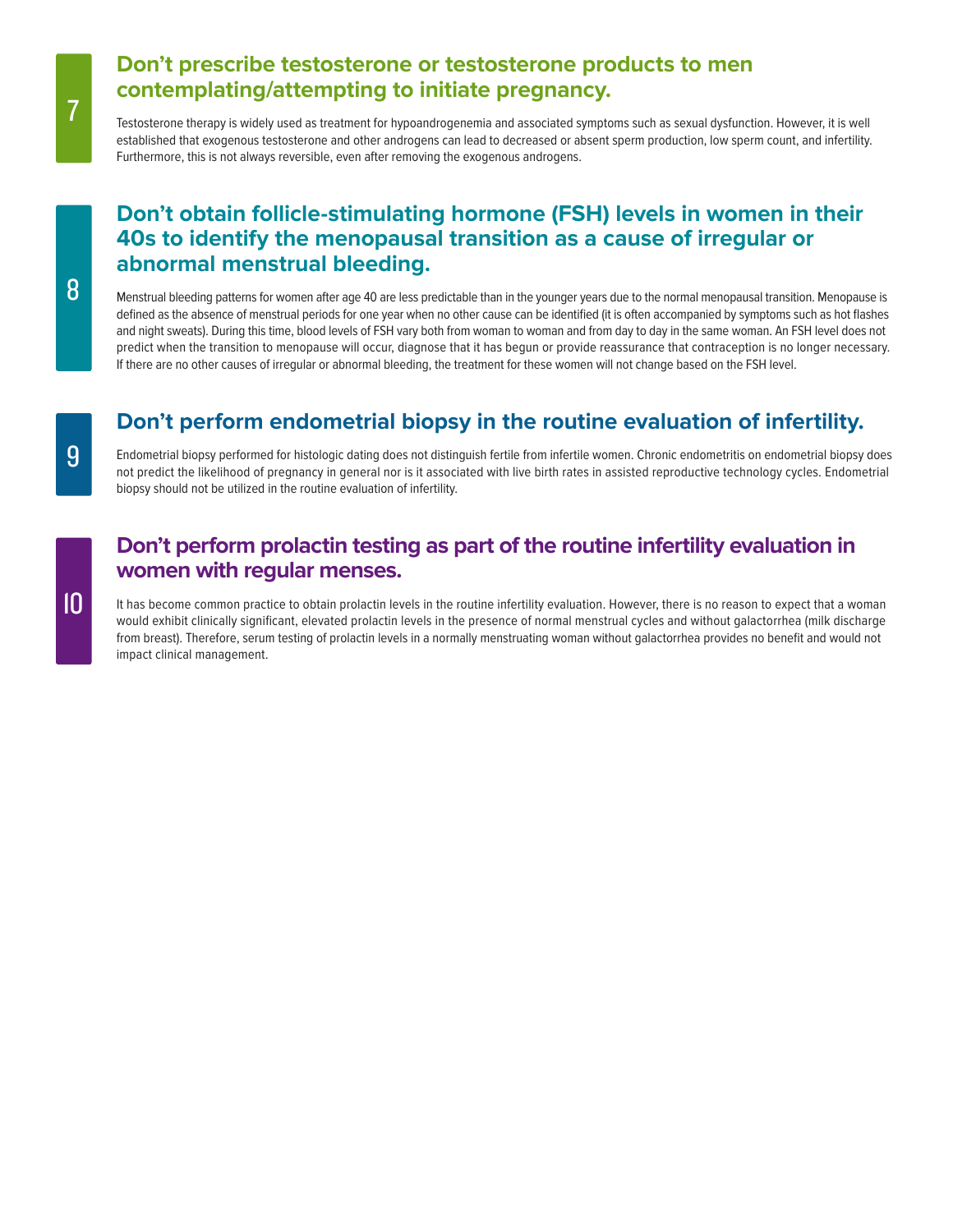# **How This List Was Created**

The Practice Committee of the American Society for Reproductive Medicine (ASRM) reviewed evidence from ASRM's practice documents to identify possible topics along with suggestions for possible topics from the ASRM Board of Directors. By consensus, the Practice Committee narrowed the list to the top Ten most overused tests within specified parameters. Additional input was sought from the ASRM Board of Directors and members and incorporated. The final list was reviewed and approved by the ASRM Board of Directors. The ASRM Board of Directors and Practice Committee are comprised of representatives from every aspect of reproductive medicine through our five affiliated societies including the Society for Assisted Reproductive Technologies, the Society of Reproductive Surgeons, the Society for Reproductive Endocrinology and Infertility, the Society for Male Reproduction and Urology and the Society of Reproductive Biologists & Technologists.

ASRM's disclosure and conflict of interest policy can be found at www.asrm.org.

#### **Sources**

1

2

Pavone ME, Hirshfeld-Cytron JE, Kazer RR. The progressive simplification of the infertility evaluation. Obstet Gynecol Surv. 2011 Jan;66(1):31–41. Lavy Y, Lev-Sagie A, Holtzer H, Revel A, Hurwitz A. Should laparoscopy be a mandatory component of the infertility evaluation in infertile women with normal hysterosalpingogram or suspected unilateral distal tubal pathology? Eur J Obstet Gynecol Reprod Biol. 2004 May 10;114(1):64–8.

Badawy A, Khiary M, Ragab A, Hassan M, Sherif L. Laparoscopy - or not - for management of unexplained infertility. J Obstet Gynaecol. 2010;30(7):712–5. Bosteels J, Van Herendael B, Weyers S, D'Hooghe T. The position of diagnostic laparoscopy in current fertility practice. Hum Reprod Update. 2007 Sep-Oct;13(5):477–85.

- Male Infertility Best Practice Policy Committee of the American Urological Association; Practice Committee of the American Society for Reproductive Medicine. Report on optimal evaluation of the infertile male. Fertil Steril. 2004; 82(suppl 1):S123–S130 (updated 2010).
- Oei SG, Helmerhorst FM, Keirse MJ. Routine postcoital testing is unnecessary. Hum Reprod. 2001;16:1051–3.

Leushuis E, van der Steeg JW, Steures P, Koks C, Oosterhuis J, Bourdrez P, Bossuyt PM, van der Veen F, Mol BW, Hompes PG. CECERM study group. Prognostic value of the postcoital test for spontaneous pregnancy. Fertil Steril. 2011;95:2050–5.

Oei SG, Helmerhorst FM, Keirse MJ. Routine postcoital testing is unnecessary. Hum Reprod. 2001;16:1051–3.

Oei SG, Helmerhorst FM, Bloemenkamp KW, Meerpoel DEM, Keirse MJNC. Effectiveness of the postcoital test: randomised controlled trial. BMJ. 1998;317:502–5. Glatstein IZ, Best CL, Palumbo A, Sleeper LA, Friedman A, Hornstein MD. The reproducibility of the postcoital test: a prospective study. Obstet Gynecol. 1995;85:396–400. Griffith CS, Grimes DA. The validity of the postcoital test. Am J Obstet Gynecol. 1990;162:615–20.

Collins JA, So Y, Wilson EH, Wrixon W, Casper RF. The postcoital test as a predictor of pregnancy among 355 infertile couples. Fertil Steril. 1984;41:703–8.

Lockwood C, Wendel G; Committee on Practice Bulletins— Obstetrics. Practice bulletin no. 124: inherited thrombophilias in pregnancy. Obstet Gynecol. 2011 Sept;118(3):730–40. Casadei L, Puca F, Privitera L, Zamaro V, Emidi E. Inherited thrombophilia in infertile women: implication in unexplained infertility. Fertil Steril. 2010 Jul;94(2):755–7. The Practice Committee of the American Society for Reproductive Medicine. Diagnostic evaluation of the infertile female: a committee opinion. Fertil Steril. 2012 Aug;98:302–7. Baglin T, Gray E, Greaves M, Hunt B, Keeling D, Machin S, Mackie I, Makris M, Nokes T, Perry D, Talt RC, Walker I, Watson H. Clinical guidelines for testing for heritable thrombophilia. Br J Haematol. 2010;149:209–20.

Cervera R, Balasch J. Bidirectional effects on autoimmunity and reproduction. Hum Reprod. 2008;14:359–66. Carp HJA, Selmi C, Shoenfel Y. The autoimmune bases of infertility and pregnancy loss. J Autoimmun. 2012;38:J266–74.

Baker VL. Primary ovarian insufficiency in the adolescent. Curr Opin Obstet Gynecol. 2013 Oct;25(5):375-81. Nelson LM, Covington SN, Rebar RW. An update: spontaneous premature ovarian failure is not an early menopause. Fertil Steril. 2005 May;83(5):1327–32. Bachmann GA, Kemmann E. Prevalence of oligomenorrhea and amenorrhea in a college population. Am J Obstet Gynecol. 1982 Sep 1;144(1):98–102. Reindollar RH, Byrd JR, McDonough PG. Delayed sexual development: a study of 252 patients. Am J Obstet Gynecol. 1981 Jun 15;140(4):371–80. Reindollar RH, Novak M, Tho SP, McDonough PG. Adult-onset amenorrhea: a study of 262 patients. Am J Obstet Gynecol. 1986 Sep;155(3):531–43. Klein DA, Poth MA. Amenorrhea: an approach to diagnosis and management. Am Fam Physician. 2013 Jun 1;87(11):781–8.

Amory JK. Progress and prospects in male hormonal contraception. Curr Opin Endocrinol Diabetes Obes. 2008 Jun;15(3):255–60. Gu Y, Liang X, Wu W, Liu M, Song S, Cheng L, Bo L, Xiong C, Wang X, Liu X, Peng L, Yao K. Multicenter contraceptive efficacy trial of injectable testosterone undecanoate in Chinese men. J Clin Endocrinol Metab. 2009;94(6):1910–5.

Moss JL, Crosnoe LE, Kim ED. Effect of rejuvenation hormones on spermatogenesis. Fertil Steril. 2013 jun;99(7):1814–20.

4

5

7

3